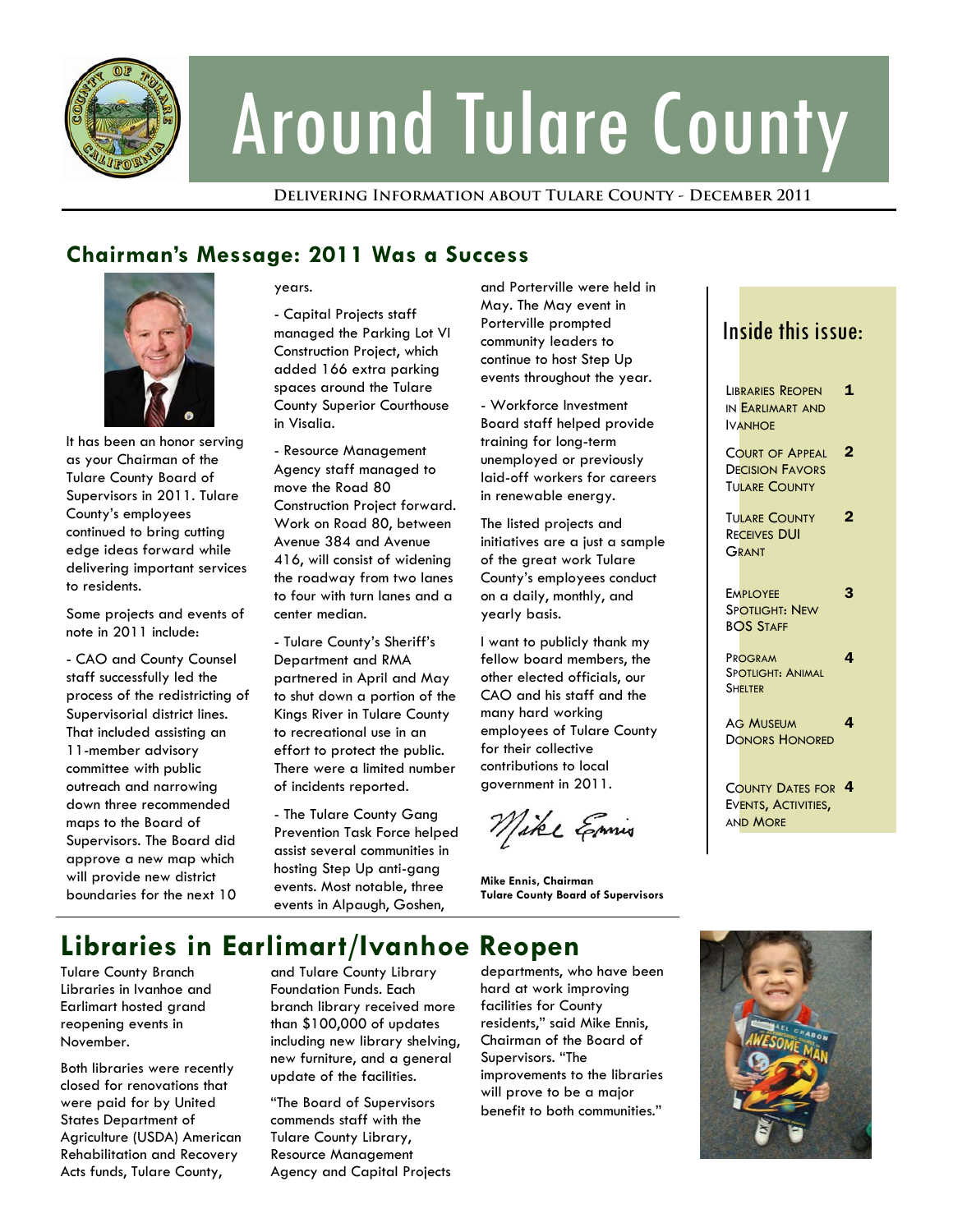## Around Tulare County: www.aroundtularecounty.com

## **Court of Appeal Rules in Favor of Tulare County**

"The opinion by the 5<sup>th</sup> District Court of Appeal affirms the position of the Board that no Brown Act violations have ever occurred." Mike Ennis, Chairman of the Board of **Supervisors** 

The California 5<sup>th</sup> District Court of Appeal in Fresno issued its opinion November 2 regarding a lawsuit filed against the Tulare County Board of Supervisors alleging Brown Act Violations and upheld an August 2010 Tulare County Superior Court ruling to dismiss the case.

Chairman of the Board of Supervisors Mike Ennis issued the following statement:

"The opinion by the 5<sup>th</sup> District Court of Appeal affirms the position of the Board that no Brown Act violations have ever occurred. The petitioners did not allege one fact that would support a lawsuit. The lawsuit was completely baseless and without any factual foundation."

Richard P. McKee, who passed away in April 2011, filed the lawsuit in March 2010 after reading a series of local news stories published by the Visalia

Times-Delta in 2009. The Visalia Times-Delta/Tulare Advance Register and the California Newspaper Publishers Association later joined as plaintiffs. The plaintiffs argued that the Board of Supervisors violated the Brown Act - California's open-meeting law - when eating meals together in numbers constituting a majority.

The Board of Supervisors maintain that they did not violate the opening meeting law by having lunch together because discussions had during those lunches were not within the scope of the Brown Act.

The plaintiffs tried repeatedly to bring litigation in the Superior Court. The Board challenged each petition they filed, contending the petitions did not allege facts that were sufficient to support a cause of action.

After the lawsuit's dismissal in Tulare County Superior Court, the plaintiffs appealed to the 5<sup>th</sup> District Court of Appeal in September 2010.

"The plaintiffs assumed there was a violation of the Brown Act and then worked backward using speculation instead of facts in their lawsuit," said Kathleen Bales-Lange, Tulare County Counsel. "We have always contended there was no basis for a lawsuit and the Court of Appeal agreed."

The Visalia Times-Delta has asked the Court of Appeal to reconsider its ruling.



#### The Tulare County Probation Department has been awarded a new traffic safety grant for a year-long program aimed at preventing deaths and injuries resulting from driving under the influence (DUI).

The \$75,000 grant awarded by the Office of Traffic Safety (OTS) to Tulare County will aid in the County's ongoing effort to improve traffic safety and the quality of life. Special probation supervision measures will target the high-risk, felony and repeat DUI offenders in Tulare County. The Probation Department will also work with other local law enforcement agencies on

anti-DUI efforts as part of an on-going commitment to keep our roadways safe through both enforcement and education.

**Tulare County Receives DUI Monitoring Grant** 

The grant will assist in efforts to deal with worst-of-theworst, high risk DUI offenders that pose a risk to communities. Funded activities will include monitoring of treatment and DUI program participation, conducting office visits, warrant sweeps, unannounced home searches, and random alcohol/drug testing to confirm compliance with court-ordered terms of probation.

"The intent of the Tulare County DUI Probation Supervision Program is to respond quickly and aggressively to felony DUI offenders through the assignment of a full-time Probation Officer," said Janet Honadle, Tulare County Probation Chief. "Felony DUI is a serious offense and convicted offenders require close probation supervision to ensure compliance with the terms of their release and immediate consequences for violations, including re-arrest."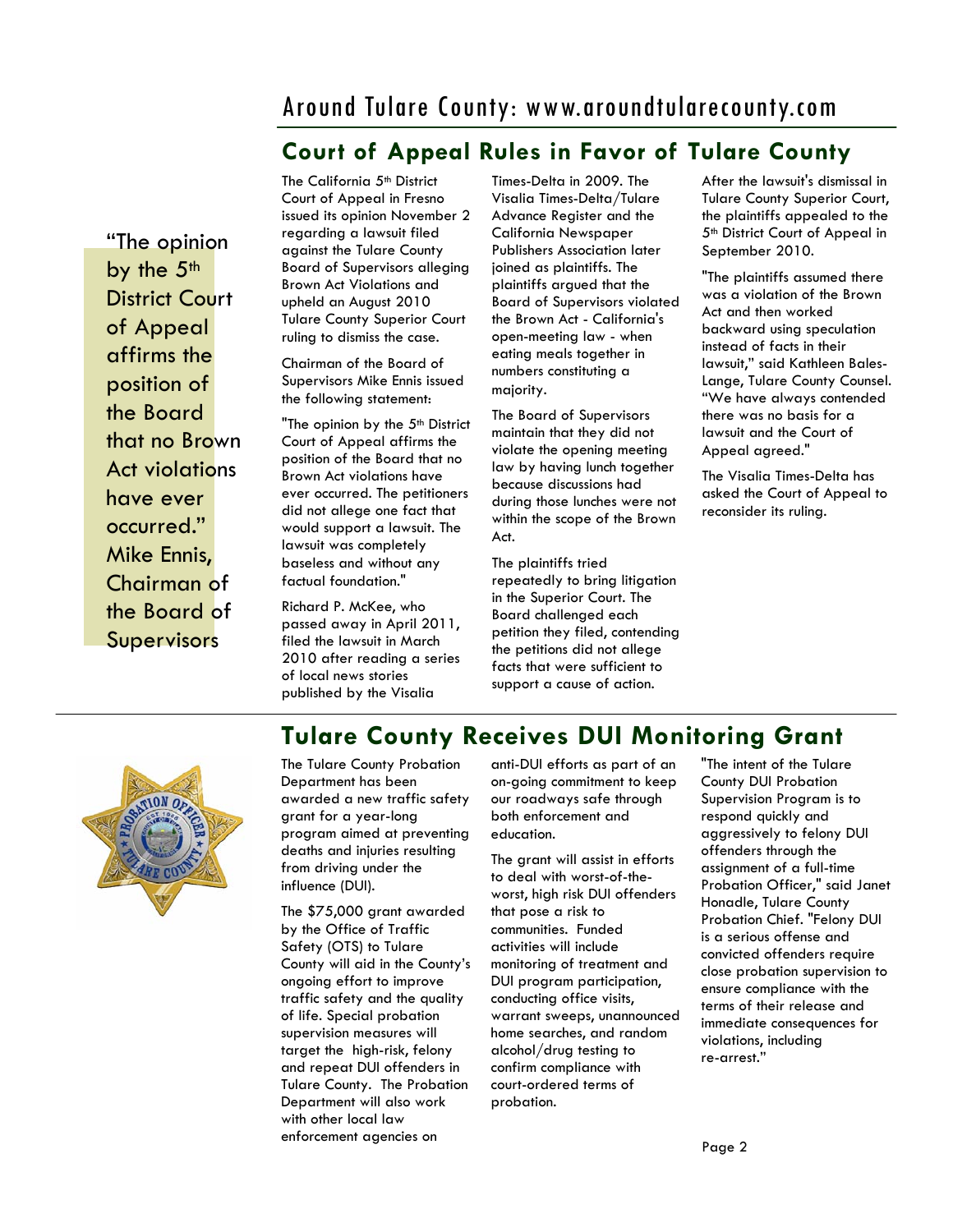## **Employee Spotlight: BOS Staff**



**Allison Pierce (left) Helen Herrera (right)** 

Two new Board

Representatives were hired by the Tulare County Board of Supervisors in November. Board Representatives perform responsible, confidential, and complex support work for the Board of Supervisors.

"The Board of Supervisors can not be more pleased with the addition of Allison Pierce and Helen Herrera," said Mike Ennis, Chairman of the Board of Supervisors. "Both have exceptional professional backgrounds and are self-motivated, self-starters."

#### **Allison Pierce:**

Allison Pierce formerly served as Community Liaison for the Tulare County Department of Child Support for four years prior to accepting the position with the Board.

Allison will be the lead staff for the Tulare County Gang Prevention Task Force, Tulare County Youth Commission, and Summer Night Lights Program. In addition, Allison's duties also include constituent casework, writing and coordinating agenda items, and scheduling.

"I am honored to serve as a Board Representative for members of the Board of Supervisors as well as the residents of Tulare County," Pierce said.

Allison earned her Bachelor's Degree in Communications from California State University, Sonoma and is currently pursuing a Masters in Public Administration from CSU, Fresno. She is expected to graduate in May.

#### **Helen Herrera:**

Helen Herrera holds a Masters Degree in Latin American Studies from CSU, San Diego and maintains more than 17 years of professional experience in public relations, government affairs, and community development.

Helen's duties will focus on community outreach, public information officer assignments, staff for the Tulare County Indian Gaming Local Community Benefit Committee, and special projects such as managing the Tulare County Speaker's Bureau.

"Joining the Tulare County Board of Supervisors presents the ideal opportunity to continue focusing on government affairs while making a positive impact with the local community," Herrera said. "I am excited about working for the community and representing the Board."

Helen also maintains a background in grassroots campaigning, land use negotiations, environmental justice, sustainable development, Hispanic media marketing, along with public participation practices.

As Helen is new to Tulare County, she will be attending community meetings and exploring the area. If you happen to run into her, she will be happy to say hello and introduce herself.



**There are many County employees who are doing outstanding things for their community outside of their job.** 

**Do you know a County employee who should be in the spotlight? Let us know at:** 

**newsletter@co.tulare.ca.us**

### **Program Spotlight: Animal Shelter**

The Tulare County Animal Control Shelter was opened in July 2001 in an effort to provide animal control services to the unincorporated areas of Tulare County. The Animal Shelter responds to field emergencies including dog bites, vicious animals, animal neglect, law enforcement requests and public complaints.

The Animal Shelter focuses on good adoptions and makes

every effort to ensure the dog or cat and it's new family are a good match.

Stop by the Animal Shelter, 14131 Avenue 256 in Visalia, to take a look at the animals. If you don't have time to stop by, please visit the Animal Shelter's web site at http://lostpets.tularehhsa.org and click on "Available Animals."

If you would like to adopt an

animal, please contact Animal Control for more information at 559/636-DOGS (3647).

**Want your program to be in the spotlight? Please send suggestions to:** 

**newsletter@co.tulare.ca.us**